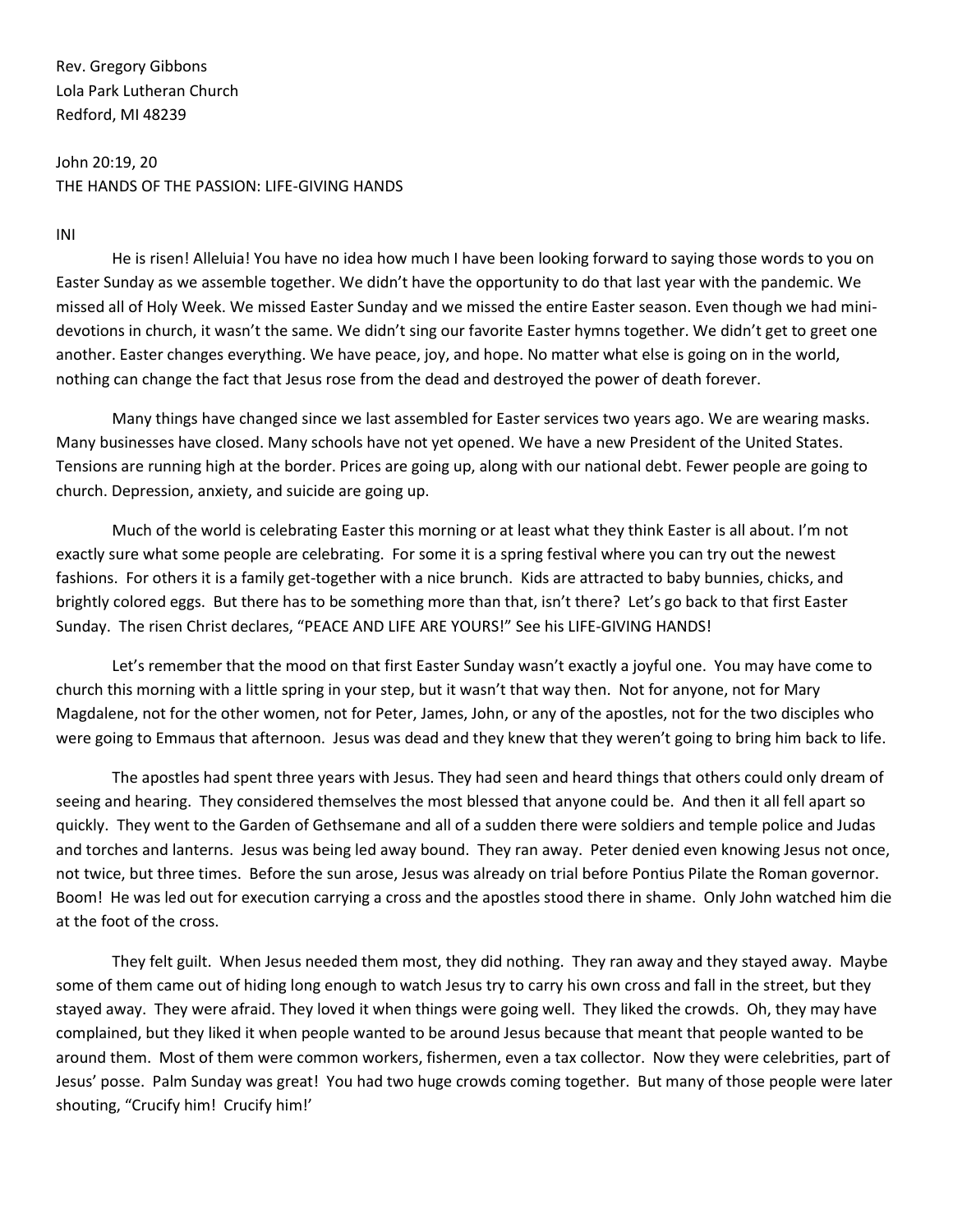What was going to happen to them? They were afraid for their lives. They knew the hatred of the Jewish religious leaders. Jesus was able to perform miracles and they had killed him. What chance would these helpless followers of Jesus have against the same opposition? They had every reason to believe that the enemies of Jesus were not going to stop with his death. They would send a message. They would do everything they could to punish anyone associated with Jesus of Nazareth. The apostles had left their businesses behind to follow Jesus. Even if they could get out of Jerusalem alive, how could they pick up the pieces? Would they try to carry on Jesus' work? They couldn't even agree amongst themselves what Jesus' work really was.

A resurrection? Oh, sure they had heard talk of that. Jesus was always talking about rising from the dead when he talked about suffering and dying. It sure seemed strange. Why was he always talking about suffering and dying? And how would a resurrection tie in with all of that? Reports were coming in all day. The women said that they had first seen angels who had told them that Jesus had risen from the dead. The angels even showed them the empty tomb and the grave cloths that Jesus had been wrapped in. Then the women claim that they had even seen Jesus himself who told the disciples to go to Galilee. The Emmaus disciples claimed to recognize him as he broke the bread. Even though they had seen Lazarus come forth from the tomb and had seen the young man of Nain sit up as his body was being taken out for burial and seen the daughter of Jairus, they just couldn't accept that Jesus could rise from the dead as he claimed that he would.

And then, there he was! The room had been locked because the apostles were afraid. That didn't make any difference to the risen Lord! He was there and he had a message for them: "Peace be with you!" I want you to think about those words and what they would mean to and for the apostles. I believe that the most unbelievable words ever spoken by our Lord Jesus came while on the cross as he prayed for the very people who were crucifying him: "Father, forgive them, because they do not know what they were doing!" And the second most unbelievable words come here: "Peace be with you!"

Whenever you have a movie about someone coming back from the dead, do they ever say, "Peace be with you?" No, those who come back from the dead come back for vengeance upon those who killed them or made their lives miserable. When we hear a title like "Night of the Living Dead," we don't expect peace, joy, and love. We expect horrible vengeance and destruction. Isn't that what you would think Jesus would do if he did rise from the dead? Think of all the people he could get vengeance upon, starting with his own disciples who forsook him and denied him and did everything they could to save their own skin. And then you had Annas, Caiphas, the rest of the Sanhedrin, Herod, Pontius Pilate, Roman soldiers, the mob. It was a cast of thousands!

But that was not the message that Jesus came to bring. His was a message of peace, peace with God. That peace would come through sins forgiven. The sins were forgiven as Jesus offered up his life on the altar of the cross. The sins were forgiven as the sinless Son of God shed his holy, precious blood for the sin of the world. Jesus' resurrection meant that everything that he told his disciples was true. He was the Son of God. He was the Christ, the one promised in the sacred Scriptures to be our Savior. He was the Resurrection and the Life. These weren't mere empty words used to make someone feel better. They were real.

The resurrection was real. Jesus would show his disciples the wounds of love in his hands and side. When we talk about Easter, we are not talking hypothetically. We are not using wishful thinking. "Wouldn't it be wonderful if Jesus were still alive? If we close our eyes and just imagine, we can almost see him. As long as we remember him, he'll never really be dead. He'll always be alive in our hearts." That is not Easter. Those are Satan's lies. Easter is real and Easter is physical.

Why did Jesus insist on showing his disciples his hands and side? The message of the angel would have been enough. Jesus showed his hands and side repeatedly. Why did Jesus make over ten resurrection appearances? He